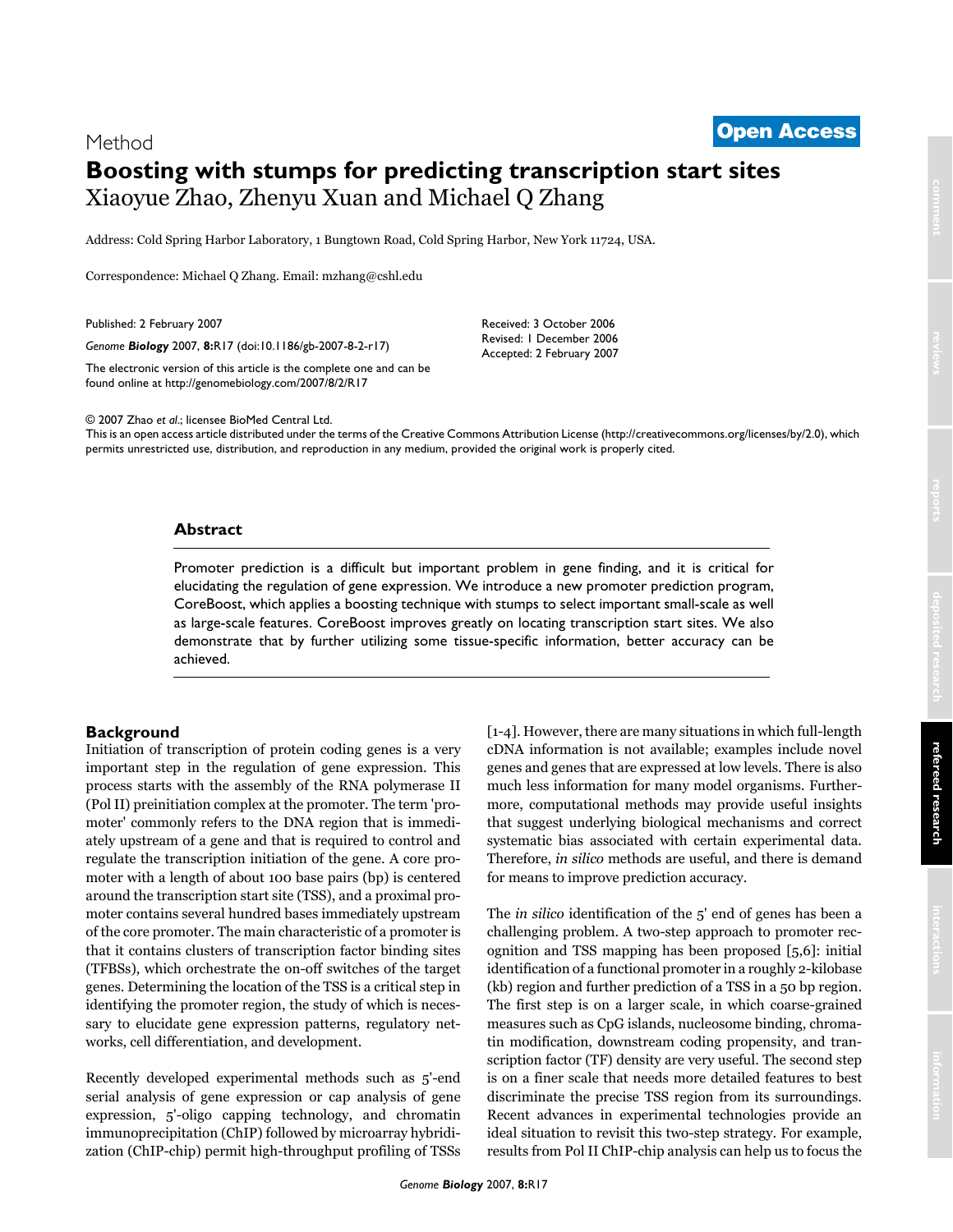search. A core promoter prediction program can be subsequently used to map the TSS finely. With progress in both experimental and computational technologies, the accuracy and resolution of TSS predictions can be further improved by combining these complementary methods.

Many computational methods to predict promoters have been proposed. The underlying principle of these methods is that promoter regions have some characteristic features that make them distinct from nonpromoters. Predictive models using these features to discriminate promoters from nonpromoters are built and then used to search for new promoters in an input DNA sequence. Many of these methods are reviewed and compared in several recent reports [7-10]. Although there has been much success in locating the TSSs for CpG-related promoters, the performance for non-CpG-related promoters (about 25% of known genes) is still not satisfactory because of the diverse nature of vertebrate promoter sequences. To improve accuracy on both sets, especially on non-CpGrelated promoters, is the goal of the present work. Recent studies demonstrate that it is computationally useful and biologically meaningful to treat CpG-related promoters and non-CpG-related promoters separately [11-13]. Choosing a characteristic set of biological signals specific for CpG and non-CpGrelated promoters and applying appropriate algorithms for classification are very important for further improvement. To address this issue, we select features among position-specific core promoter elements, TFBSs, mechanical properties, and Markovian scores, as well as *k*-mer frequencies, and apply the LogitBoost procedure [14] with stumps (decision trees with two terminal nodes). Boosting sequentially applies a classifier to re-weighted training data, adding more weights to previously misclassified samples. It works well for the set of promoter sequences with diverse patterns.

This report is organized as follows. We first describe the characteristics of promoter DNA and explain the features used in CoreBoost. We then report the performance on different test data, including sequences from ChIP-chip experiments, and discuss challenges and future research directions. Finally, the LogitBoost algorithm and our proposal for using two binary classifiers for multiclass classification are presented.

## **Results**

#### **Feature profiles of promoter DNA**

Eukaryotic Pol II promoters are controlled by a combination of core promoter elements, additional proximal upstream promoter elements, and enhancer elements. The core promoter spans -50 to +50 around the TSS and is essential for initiating basal transcription. There are only a few known core promoter elements. The TATA box and Inr are two key components, each of which can direct accurate transcription initiation by Pol II. The downstream promoter element, TFIIB recognition element, motif ten element, and downstream core element are some recently discovered core promoter elements [15,16]. However, not every element mentioned above occurs in a core promoter, which is an indication that there are more promoter features that are capable of mediating transcription. The proximal promoter region and distal enhancers contain multiple TFBSs that are responsible for transcriptional regulation [17]. The content and arrangement of these binding sites, together with local TF concentration, determine when and where the promoter is activated. It appears that the region from the TSS to approximately 250 bp upstream of the TSS is more enriched with TFBS [18]. This region might contain sites that are bound by activators or mediators, directing the formation of the preinitiation complex to the core promoter region. We took the region [-250, +50] as positive training data, and its immediate upstream and downstream as negative training data, and scanned for TFBSs. Those binding sites with higher binding affinity in promoter sequences than in non-promoter sequences are potentially useful for discrimination. (We use weight matrix to represent a TF as well as its binding motif, and use log likelihood ratio scores to measure the binding affinity of a site [19].)

The complexity and heterogeneity of promoters make it difficult to predict promoters *in silico*. Not all of the core promoter elements are consistently shared by Pol II promoters, and so they cannot discriminate promoters well by themselves. Based on a statistical analysis of the Eukaryotic Promoter Database (EPD) database, only 22% of the promoters have a TATA signal and only 49% have an Inr site [20]. However, recent studies show that TATA-less or Inr-less promoters have distinctive mechanical properties that are similar to TATA box or Inr containing promoters, which may function as markers for promoter recognition [21]. Figure [1](#page-2-0) displays profiles of the negative of minimum energy for CpG-related (left) promoters and non-CpG-related (right) promoters. These profiles are based on tetranucleotide parameters, which are calculated from a database of tetranucleotide X-ray crystal structures and used to describe the potential energy of tetranucleotide sequences [22]. We see that for both CpGrelated and non-CpG-related promoters, the regions around the TSS have much lower scores. There is also a sharp peak around positions -25 and +1, where TATA box and Inr are usually located. Similar plots (not shown) are also observed for profiles based on tetranucleotide flexibility parameters. DNA flexibility may play a role in the interaction between proteins and DNA. The regions surrounding the TSS tend to be more flexible, and the small segments around -25 and +1 more rigid. These distinctive energy and flexibility scores are also included in our feature set for promoter prediction.

Table [1](#page-2-1) gives all of the feature types used to train CoreBoost. Table [2](#page-3-0) lists the top features for the four binary classifiers (promoter against upstream and promoter against downstream for CpG-related and non-CpG-related promoters). (LogitBoost with stumps iteratively picks one feature at a time to minimize the current weighted loss function. The top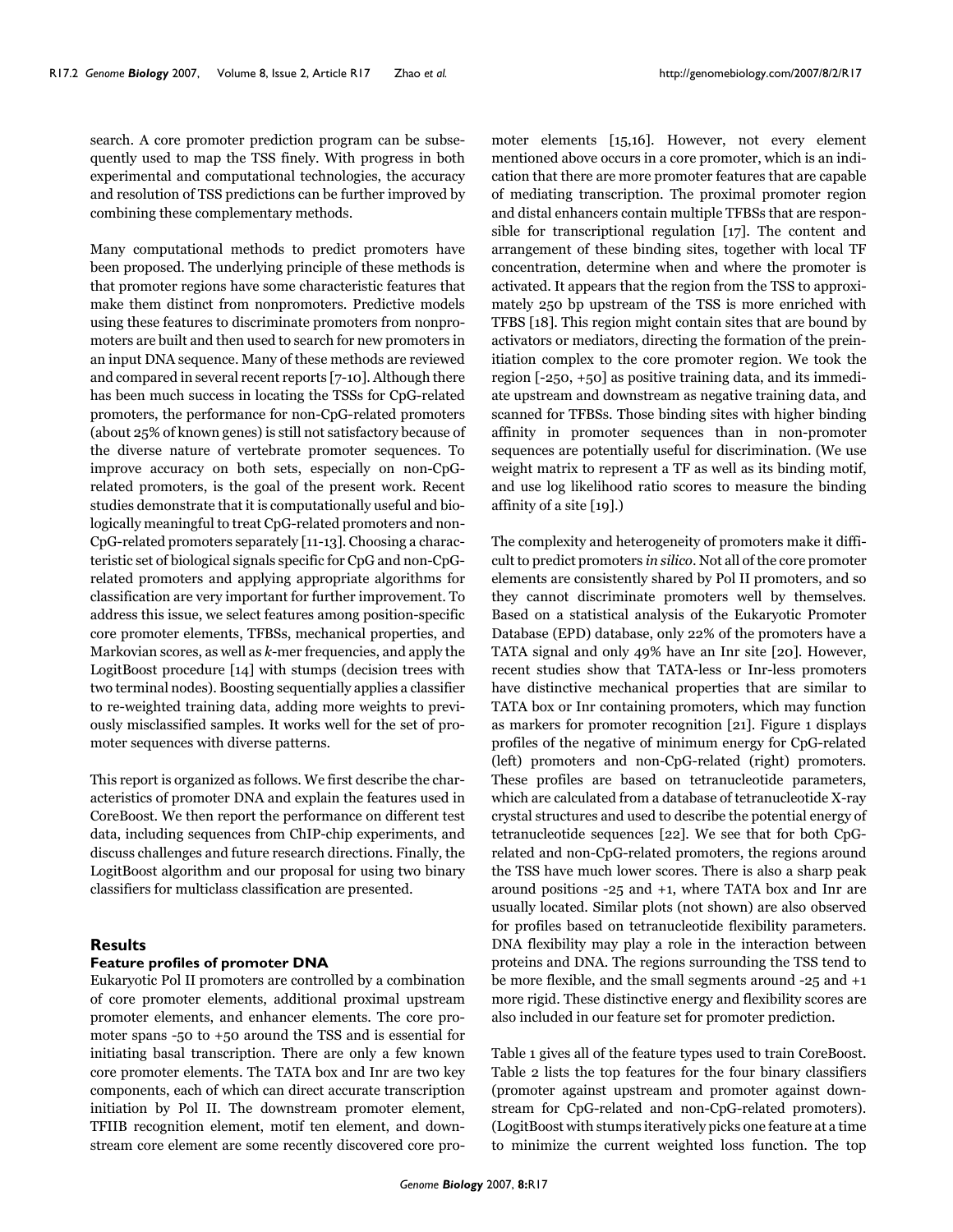<span id="page-2-0"></span>

## Figure 1

The energy profiles of CpG-related promoters and non-CpG-related promoters. The transcription start site is located at position 1000 in the top figures and position 250 in the bottom figures. All of the plots were smoothed with an average window of width 5. TSS, transcription start site.

features listed here are based on their selection order by the algorithm.) Our feature set contains binding affinities of core promoter elements and TFBS, tetranucleotide flexibility and energy scores, Markovian scores, and *k*-mer frequencies. Position-specific signals such as TATA box or Inr alone do not have much predictive power. Combining these with the signals from flanking sequences such as the flexibility/Markovian scores gives the best indication of the presence of a TSS.

## <span id="page-2-1"></span>**Table 1**

# **Input features to train CoreBoost**

Feature list **Details** 

Core promoter elements Score of each core element

Detailed information about how these features are calculated is described under Materials and methods (below).

**Comparison with other promoter prediction methods** In this section we demonstrate the effectiveness of CoreBoost by comparing its performance with those of McPromoter [23] and Eponine [24], two of the best promoter predictors that are also freely and publicly available [9]. McPromoter uses neural networks to predict promoters by combining information from different segments (upstream, core promoter [TATA, spacer, and Inr] and downstream) and some structural features. Eponine applies a relevance vector machine with an optimal set of positioned weight matrices selected using a Monte Carlo process.

With CoreBoost sliding a window along a sequence, a vector of class probabilities is output. Positions with probability exceeding some threshold are considered possible candidates. Candidates within some distance are then clustered and the one with the best score in the cluster is output as the putative TSS. If a prediction is within 50 bp of an annotated TSS, then we call it a true positive hit. A threshold is chosen to achieve the desired sensitivity and positive predictive value (PPV). Sensitivity and PPV are defined under Materials and methods (below).

# *Comparison using ChIP-chip data*

ChIP-chip data provide an opportunity to study the genomewide map of active promoters in specific cells. Using this technology, the binding sites of preinitiation complex were experimentally located throughout the genome in human fibroblast cells [4]. Although TSSs cannot be located precisely from this experiment, a core promoter prediction program can be used subsequently to search for it. To evaluate the performance of CoreBoost, we applied different programs to the test sequences of 2.4 kb each centered at the predictions from the genome-wide mapping data of promoters. Each of these test sequences contain one and only one DataBase of Transcription Start Sites (DBTSS)-annotated TSS, which is used to count true positives.

TFBS, transcription factor binding site.

Weighted score of pairs between TATA, Inr, and CCAAT- and GC-box

Correlation with the empirical average energy/flexibility profile

TFBSs Weighted maximal scores for weight matrices from TRANSFAC and density of TFBS

Mechanical properties Weighted energy/flexibility scores around position -25 and +1 Average energy/flexibility scores

Markovian score Likelihood ratios from homogeneous third order Markov models k-mer frequency Frequency of I- or 2-mers related to nucleotide G or C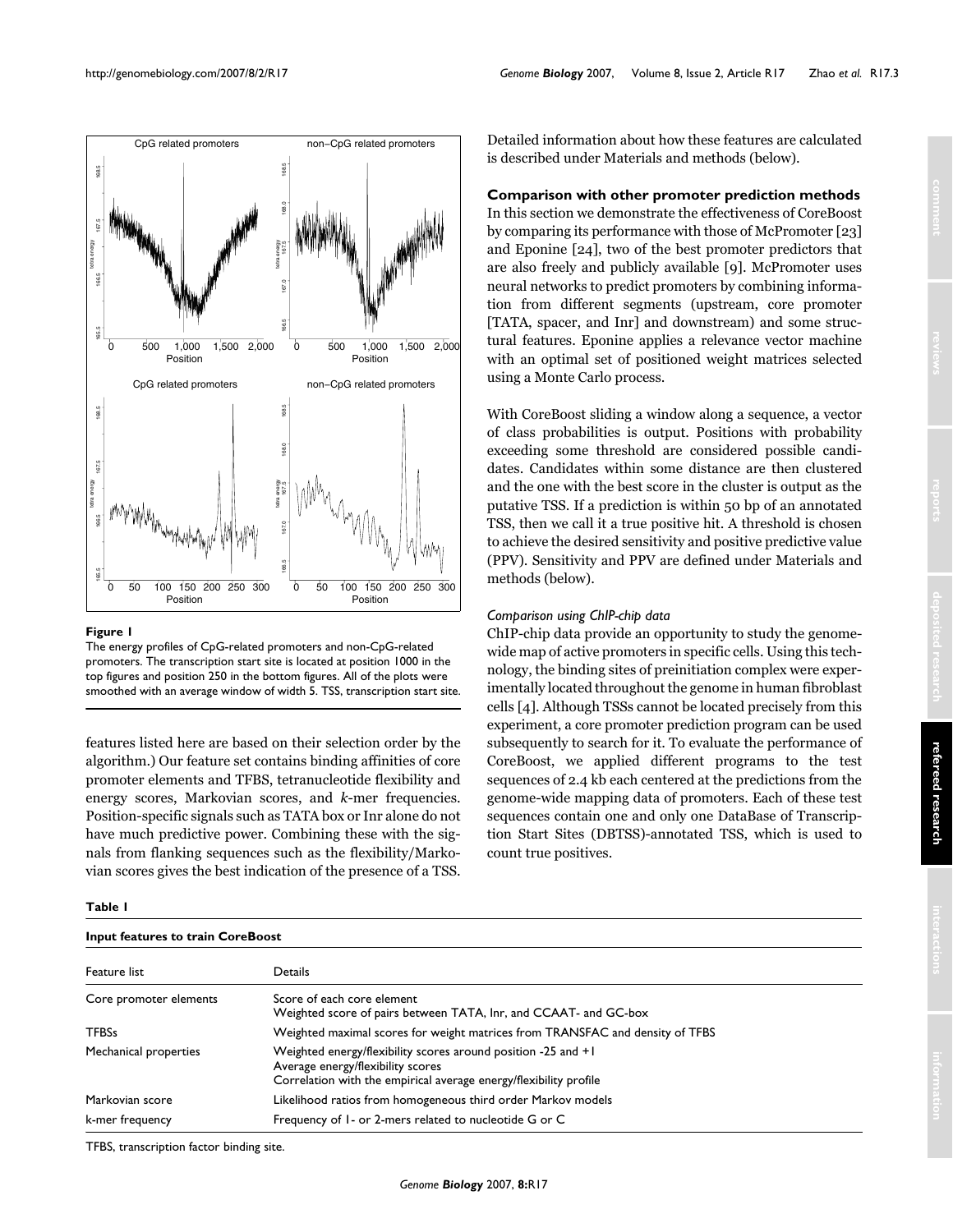#### <span id="page-3-0"></span>**Table 2**

| <b>Top features in CoreBoost</b> |            |                                                                                                             |
|----------------------------------|------------|-------------------------------------------------------------------------------------------------------------|
| Classifier type                  |            | Features                                                                                                    |
| CpG                              | P versus U | Log-likelihood ratios from third order Markov chain, log-likelihood ratios from TSS weight matrix           |
|                                  |            | GC-box score, weighted score of transcription factor NFY, weighted energy score at position +1              |
|                                  |            | Weighted score of transcription factor YY1, TATA score, weighted score of transcription factor ELK1         |
|                                  |            | MTE score, weighted score of transcription factor CREB                                                      |
|                                  | P versus D | Log-likelihood ratios from third order Markov chain, GC-box score                                           |
|                                  |            | Weighted score of transcription factor NFY                                                                  |
|                                  |            | Log-likelihood ratios from TSS weight matrix                                                                |
|                                  |            | Difference between the energy score around positions -25 and +1 and the average from surroundings           |
|                                  |            | Log-likelihood ratios from transcription factor ELK1, frequency of G+C                                      |
|                                  |            | Log-likelihood ratios from transcription factor YY1, TATA score, frequency of G                             |
| Non-CpG                          | P versus U | Correlation between vector of energy scores and empirical average energy profile                            |
|                                  |            | Log-likelihood ratios from third order Markov chain, TATA score                                             |
|                                  |            | Difference between the energy score around positions -25 and +1 and the average from surroundings           |
|                                  |            | Weighted energy at position +1                                                                              |
|                                  |            | Proportion of Inr and GC-box pair within 10 bp of observed distance, Inr score.                             |
|                                  | P versus D | Correlation between vector of energy scores and empirical average energy profile, TATA score                |
|                                  |            | Log-likelihood ratios from third order Markov chain                                                         |
|                                  |            | Weighted energy at position +1                                                                              |
|                                  |            | Correlation between vector of flexibility scores and empirical average flexibility profile, Inr score       |
|                                  |            | Difference between the flexibility score around position +1 and the average from surroundings, GC-box score |

bp, base pairs; D, immediate downstream sequence; P, promoter; TSS, transcription start site; U, immediate upstream sequence.

For CpG-related predictions, we trained CoreBoost based on 1,445 promoters from EPD. Figure 2 shows a density plot of the relative distance from positions corresponding to maximal scores to the DBTSS-annotated TSS for all 1,765 CpGrelated test promoters. If there were multiple positions corresponding to a maximal score, then a random one was picked. CoreBoost has 39% maximal scores achieved within 50 bp of an annotated TSS, which is significantly greater than McPromoter's 30% and Eponine's 23%. (Given a threshold, Eponine predicts a region with a maximal score associated. To locate the position with the maximal score for a test sequence, we run Eponine with a threshold equal to that score and take the middle position of the predicted region as the maximal position.) The corresponding *P* values based on onesided *t*-test are  $8 \times 10^{-9}$  and 0 respectively. Note that the *P* values are calculated using the following *t*-statistics:

$$
T_1 = (0.39 - 0.3) / \sqrt{\frac{0.39 \times (1 - 0.39)}{1765} + \frac{0.3 \times (1 - 0.3)}{1765}}
$$

$$
T_2 = (0.39 - 0.23) / \sqrt{\frac{0.39 \times (1 - 0.39)}{1765} + \frac{0.23 \times (1 - 0.23)}{1765}}.
$$

There is a systematic downstream bias in the ChIP-chip data, which may be caused by the pausing of the polymerase at the downstream nucleosome. CoreBoost can be used in combination with ChIP-chip data to correct such bias.

Figure 3 shows a plot of PPV versus sensitivity for CpGrelated promoters. We see that CoreBoost consistently predicts TSSs better at various thresholds. The threshold achieving about 0.37 sensitivity and 0.37 PPV using 500 bp to cluster predictions is chosen as our default threshold in Core-Boost program for CpG-related promoters. (We choose 500 bp to cluster predictions in CoreBoost in order to find alternative promoters for one gene. The same clustering distance is used in DBTSS.) There are only 85 non-CpG-related test promoters from ChIP-chip data. To achieve an unbiased evaluation of different programs on non-CpG-related promoters, we conducted a study on a larger dataset.

# *Cross-validation for non-CpG-related promoters*

In this section, we report the result of a fivefold cross-validation on a combined set of non-CpG-related promoters from EPD and DBTSS. The set of 299 non-CpG-related promoters from EPD and four-fifths of 1,271 from DBTSS was used to train a model, which was then applied to the remaining onefifth of the sequences of 2.4 kb each, centered at the DBTSSannotated TSSs. Figure 4 gives a plot of PPV versus sensitivity comparing CoreBoost, McPromoter, and Eponine. It is evident that CoreBoost consistently outperforms McPromoter and Eponine. The threshold achieving about 0.26 sensitivity and 0.24 PPV using 500 bp to cluster predictions is chosen as the default threshold in the CoreBoost program for non-CpGrelated promoters.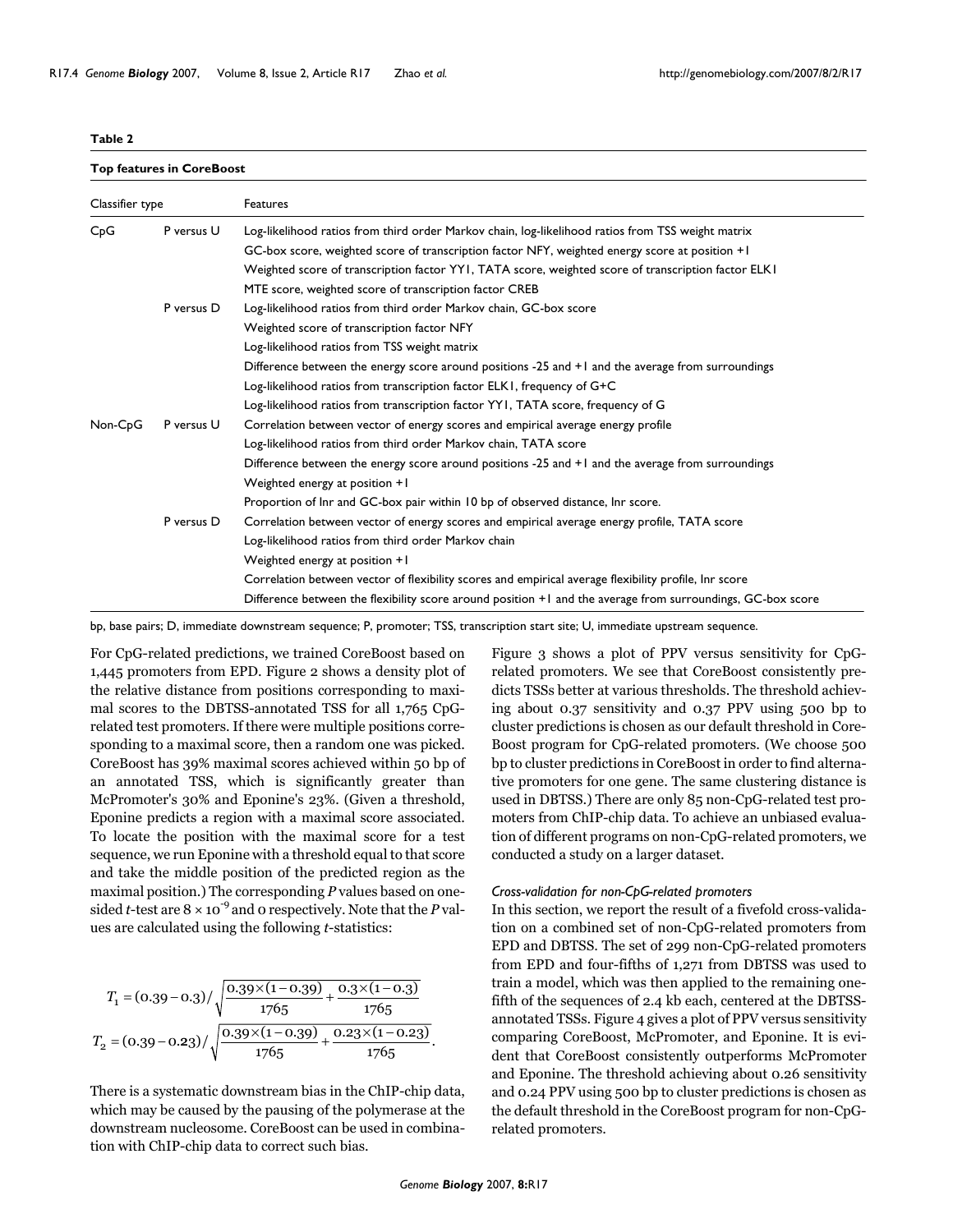

#### **Figure 2**

Density plot of the relative distance from the positions with maximal scores to the annotated TSS. The dot curve is based on the prediction from the ChIP-chip experiment. The solid curve is for CoreBoost. The dashed and the dot-dashed curves correspond to McPromoter and Eponine, respectively. The right figure is a zoomed in version of the left one. ChIP, chromatin immunoprecipitation; TSS, transcription start site.

#### **Muscle-specific non-CpG-related promoters**

Although we have seen improvement in TSS prediction using CoreBoost, the performance of the computational prediction of TSSs for non-CpG-related promoters remains unsatisfactory. In this section we demonstrate that tissue information can help to improve further the accuracy of prediction. The rationale is that tissue-specific binding sites can act as a guide and, together with the core promoter information, can help in locating the true TSSs.



#### Positive predictive value value value value value value value value value value value value value value value

Positive predictive value versus sensitivity for CpG-related promoters. The solid and the long dashed curves are for CoreBoost, with the solid one for the cases clustering predictions within 2,000 bp and the longdashed one within 500 bp. The dot-dashed curve is for McPromoter which clusters predictions within 2,000 bp as default. The dot and the shortdashed curves are for Eponine, with the dot one for the cases clustering predictions within 2,000 bp and the short-dashed one from the default output of Eponine. bp, base pairs.



#### **Figure 4**

Positive predictive value versus sensitivity for non-CpG-related promoters. The solid and the long-dashed curves are for CoreBoost, with the solid one for the cases clustering predictions within 2,000 bp and the long-dashed one within 500 bp. The dot-dashed curve is for McPromoter, which clusters predictions within 2,000 bp by default. The dot and the short-dashed curves are for Eponine, with the dot one for the cases clustering predictions within 2,000 bp and the short-dashed one from the default output of Eponine. bp, base pairs.

We trained a more specific classifier based on 84 muscle-specific non-CpG-related promoters, each consisting of 250 bp upstream and 50 bp downstream of the TSS. We used two negative sets, corresponding to two immediate upstream and two immediate downstream segments of 300 bp long, respectively. Leave-one-out cross-validation was carried out for two classifications: one for discriminating promoters from upstream sequences and the other from downstream sequences. We then calculated the sensitivity, PPV, and correlation coefficient (CC). The first classifier (promoter against upstream) gives a sensitivity of 0.70, a PPV of 0.83, and a CC of 0.66, and the second classifier (promoter against downstream) gives a sensitivity of 0.76, a PPV of 0.82, and a CC of 0.69. (For a test segment, if the class probability from Logit-Boost is greater than 0.5, then it is classified to Promoter class.) The corresponding *P* values for these CCs are 0.008 and 0.007, respectively, calculated from 1,000 sets of 84 randomly selected non-CpG-related promoters. Even if the size of the training dataset for muscle-specific promoters is much smaller, the CCs are more than 10% greater than those from the fivefold cross-validation of 1,570 non-CpG-related promoters, whose corresponding sensitivity, PPC and CC are 0.64, 0.80, and 0.59 for the first classifier, and 0.66, 0.80, and 0.61 for the second classifier. This indicates that the region [-250,+50] among the muscle-specific promoters does contain additional useful information. Indeed, muscle-specific TFs such as MEF2 and SRF appear among the top features.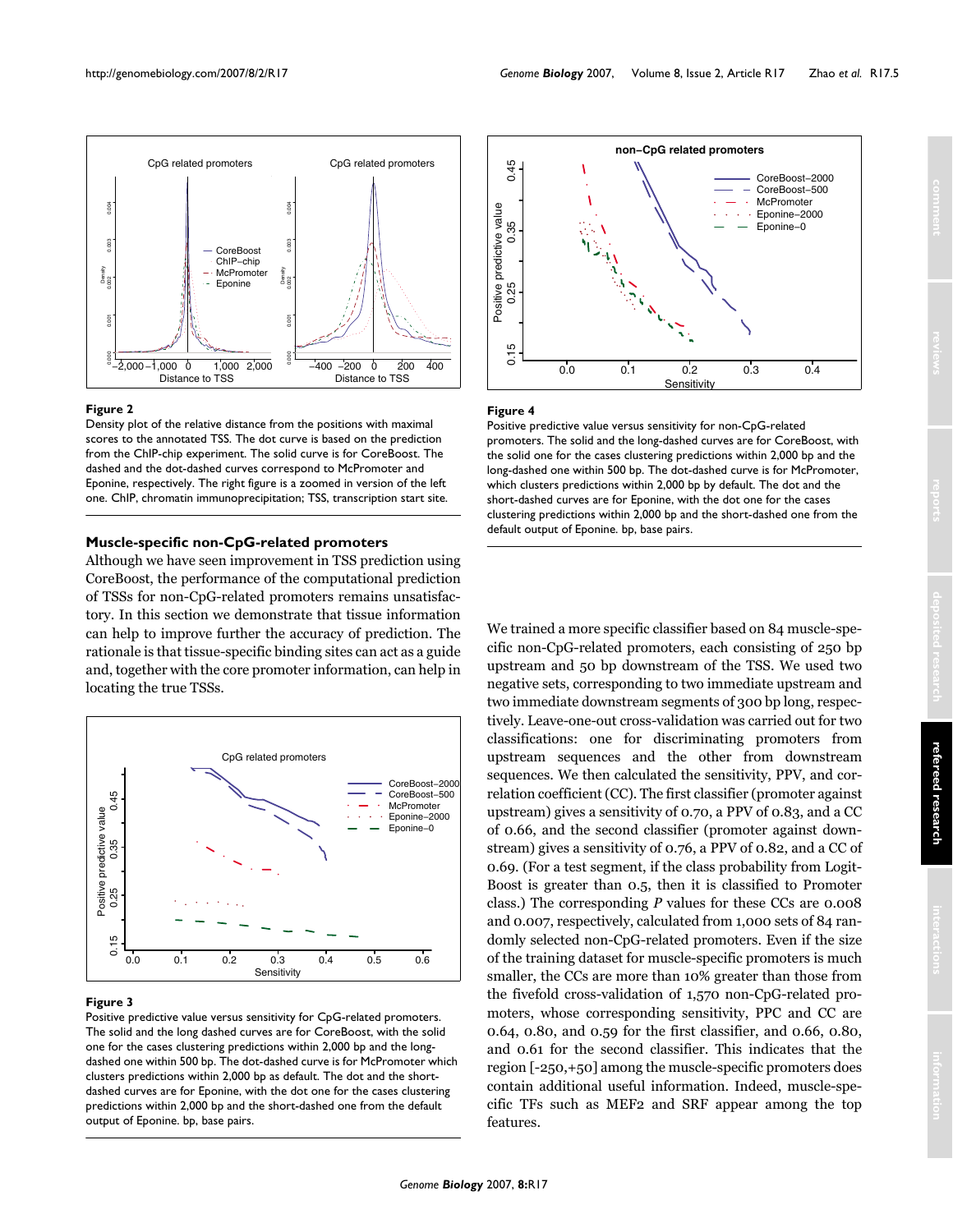## **Discussion**

We have developed a new core promoter prediction program called CoreBoost, based on two classifiers: one for CpGrelated promoters and the other for non-CpG-related promoters. Existing promoter prediction programs have very poor performance on non-CpG-related promoters, and one important contribution of our work is to improve the prediction accuracy for that specific class. We tried to boost the performance in two directions: finding a set of biologically relevant features and applying a robust classification algorithm suitable for class members with heterogenous patterns. We applied our program to Pol II ChIP-chip data and compared it with McPromoter and Eponine, two state-of-the-art TSS finders. The results showed that our program has better accuracy. One nice property of LogitBoost is that it directly provides class probabilities, which are essential for quantifying the confidence of prediction.

Biological systems are complex and hierarchical, and molecular machinery recognizes features at different levels. We believe that genome-scale recognition is at the level of epigenetics and chromatin structure, and fine recognition machinery is subsequently recruited near open chromatin promoter regions to search for TSSs. CoreBoost is designed for and focused on the latter (fine) recognition problem, and thus is not intended for genome-wide searching. In practice, we recommend using some prior information to first identify a search region of about 2.4 kb and then applying CoreBoost. A great deal of prior information is available to focus the search, including the Pol II ChIP-chip data, expressed sequence tag or mRNA alignment, and predicted regions from gene-finding programs such as Genscan [25]. A recent study comparing several promoter predictors on the ENCODE regions of the human genome concluded that the accuracy of promoter prediction can be greatly improved if it is combined with gene prediction [10]. Our results demonstrated that the combined use of ChIP-chip and CoreBoost is able to improve the accuracy of locating TSSs.

We have also described a more specific promoter prediction program based on a set of muscle-specific promoters and demonstrated that, by utilizing tissue information, we can achieve more than 10% better prediction accuracy with much fewer training data. In principle, one could build several specific programs for different tissues, and a grand program consisting of all of these subprograms could be used to predict not only the location of TSSs but also the tissue specificity. Such work has been lacking in the literature and it will be worthwhile to explore this possibility further.

Evidence is accumulating that many Pol II promoters can have multiple TSSs [26]. Some of the predictions not in the close neighborhood of annotated TSSs could eventually turn out to be alternative core promoters. However, there is not enough information or resources to examine all of the false

positives at this point. We plan to investigate the possibility of predicting alternative TSSs in the future.

Many of the TSSs that are not CpG-related have changing GC content from upstream to downstream. One recent study [27] showed that considering GC-rich/GC-poor upstream and downstream segments separately yields more biologically meaningful details. We plan to explore whether it may further help to predict promoters via splitting TSSs into subclasses based on the GC content of upstream and downstream segments.

# **Materials and methods LogitBoost with stumps**

Boosting [28-31] has been applied successfully to a wide variety of classification problems. It combines many weak classifiers to boost the performance of a single classifier. Let us denote the training data as  $(x_1, y_1), ..., (x_n, y_n)$ , which are independently and identically distributed realizations of random variables  $(X, Y)$ , where *X* is the feature vector in  $R^p$ , *Y* is the class label from the set {-1,1}, and *n* is the sample size. Denote  $f(x)$  a binary classifier:

$$
f: R^p \to \{-1,1\}.
$$

The classifier that minimizes the misclassification risk *P* (*f*(*X*)  $\neq$  *Y*) is called Bayes classifier:

$$
f(X) = \begin{cases} 1 & P(Y = 1 | X) > P(Y = -1 | X) \\ -1 & otherwise. \end{cases}
$$

Denote the ensemble of weak classifiers as follows:

$$
F(x) = \sum_{m=1}^{M} c_m f_m(x),
$$

where  $f_m(x)$  is the *m*th weak classifier and  $c_m$  are constants. At each iteration *m*, the observations misclassified at the (*m* - 1)th iteration are given higher weights for the current iteration. The final ensemble is a weighted majority vote of *M* weak classifiers (sign  $[F(x)]$ ). In this report we use stumps as weak classifiers. A stump is a special type of decision tree [32] with only two terminal nodes. The boosting algorithm sequentially builds a series of stumps, each trained on reweighted samples. The ensemble of trees has been shown to perform much better than single trees or trees trained independently. For the re-weighting and aggregation, we implement the LogitBoost algorithm [14], which minimizes the negative of binomial log-likelihood as the loss function. This loss function decreases linearly with *yF*(*x*) for misclassified samples and thus is more robust when mislabelled training data are present. The LogitBoost algorithm with decision trees as weak classifiers is outlined in Figure 5. The number *M* of weak classifiers is determined by using cross-validation.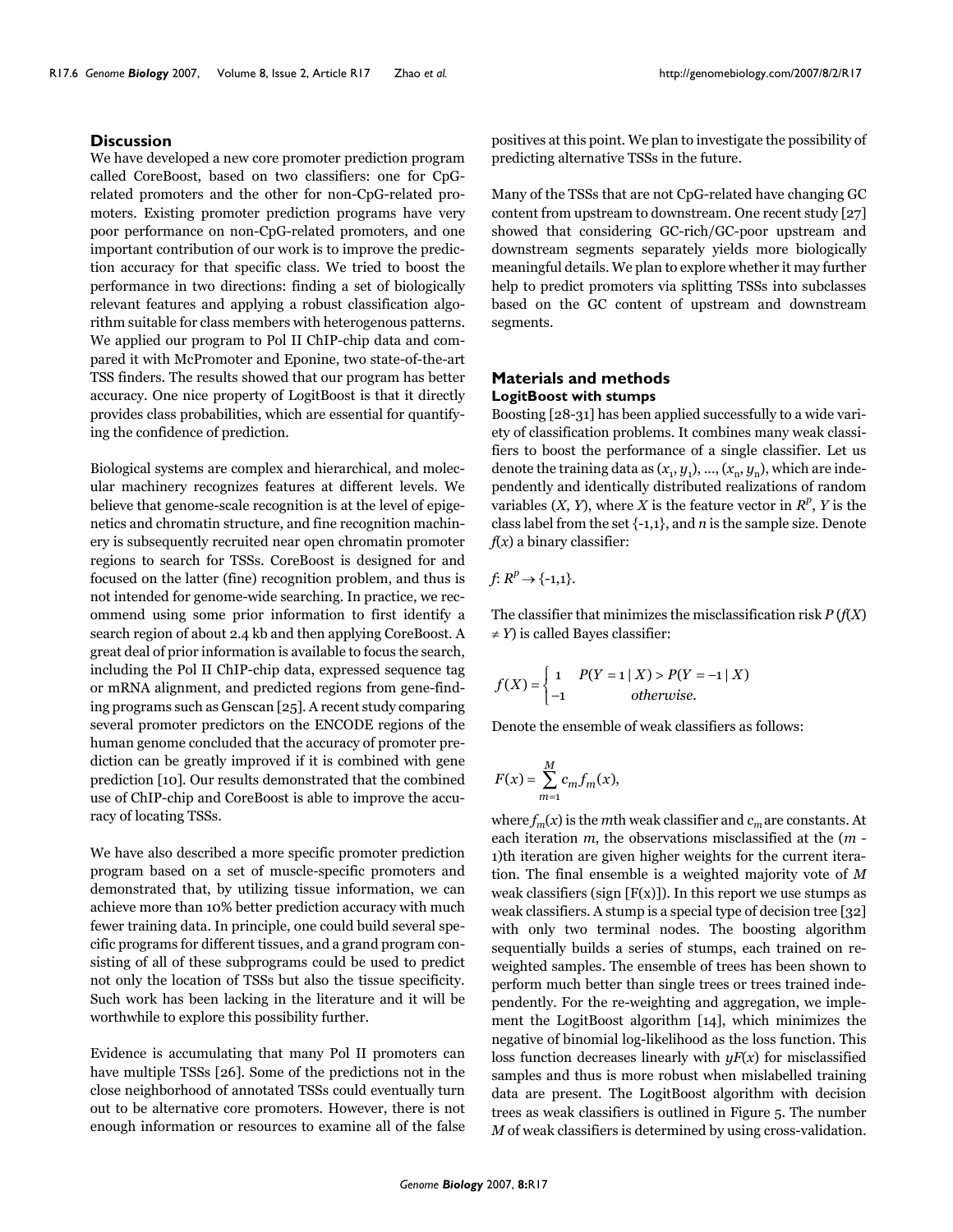(a) Initialize weight 
$$
w_i^{(0)} = \frac{1}{n}
$$
,  $F^{(0)}(x_i) = 0$ , and probability  $p^{(0)}(x_i) = \frac{1}{2}$ ,  $i = 1, \dots, n$ .  $p(x)$  is the probability of  $y^* = 1$ .

(b) For 
$$
m = 1, \dots, M
$$
,

(b.1) Compute the working response and weight for all  $i = 1, \dots, n$ ,

$$
w_i^{(m)} = p^{(m-1)}(x_i)(1 - p^{(m-1)}(x_i)),
$$
  
\n
$$
z_i^{(m)} = \frac{y_i^* - p^{(m-1)}(x_i)}{w_i^{(m)}}.
$$

(b.2) Fit a regression tree  $f^{(m)}(x)$  minimizing the weighted least squares

$$
\sum_{i=1}^{n} w_i^{(m)} (z_i^{(m)} - f(x_i))^2.
$$

(b.3) Update for  $i = 1, \dots, n$ ,

$$
F^{(m)}(x_i) = F^{(m-1)}(x_i) + \frac{1}{2}f^{(m)}(x_i),
$$

$$
p^{(m)}(x_i) = \frac{\exp(F^{(m)}(x_i))}{\exp(F^{(m)}(x_i)) + \exp(-F^{(m)}(x_i))}.
$$
  
(c) Let  $F(x) = F^{(M)}(x) = \sum_{m=1}^{M} f_m(x)$ . Output classifier sign $(F(x))$  and class probability  $p^M(x_i)$ .

**Figure 5** LogitBoost algorithm with trees.

Let  $y^* = (y + 1)/2$ , taking values from  $\{0,1\}$ . LogitBoost directly estimates the posterior class probability:

$$
P(Y = 1 | X = x) = \frac{\exp(F(x))}{\exp(F(x)) + \exp(-F(x))}
$$

This is used in the calculation of probability profiles in CoreBoost.

## **Multiclass classification using binary classifiers**

In our application of LogitBoost to the prediction of promoters, we have three classes: the promoter (P), its immediate upstream sequence (U), and its immediate downstream sequence (D). Instead of the usual way of combining the upstream and downstream sequences into one class, we reduce this three-class problem to two binary ones: one comparing the promoter class against the upstream and the other comparing it against the downstream. The reason is that upstream and downstream sequences are very different from each other. Separate classifiers can pick up the most discriminative features for classifying promoters against upstream or downstream sequences. Let us denote the following as the probability of *Y* belonging to the promoter class based on the binary classifier discriminating promoters from the upstream and from the downstream, respectively:

$$
p_1 = P(Y \in P | X, P, U)
$$
 and  $p_2 = P(Y \in P | X, P, D)$ 

The probability *p* of *Y* belonging to promoter class in the three-class setting can be calculated as follows:

$$
P(Y \in P | X, P, U, D) = \frac{P(Y \in P | X)}{P(Y \in P | X) + P(Y \in U | X) + P(Y \in D | X)}
$$
  
= 
$$
\frac{P(Y \in P | X)}{(P[Y \in P | X] + P[Y \in U | X]) + (P[Y \in D | X] + P[Y \in P | X]) - P(Y \in P | X)}
$$
  
= 
$$
\frac{P(Y \in P | X)}{P(Y \in P | X) / P[Y \in P | X, P, U) + P(Y \in P | X) / P(Y \in P | X, P, D) - P(Y \in P | X)}
$$
  
= 
$$
\frac{1}{1 / p_1 + 1 / p_2 - 1}
$$
  
= 
$$
\frac{p_1 p_2}{p_1 + p_2 - p_1 p_2}.
$$

Our study shows that better classification accuracy results from use of two binary classifiers rather than one combining the upstream and downstream sequences. (Detailed comparisons are given in Additional data file 1.)

## **Datasets**

We assign promoter sequences as non-CpG related, if the normalized CpG content of the 3 kb centered at the TSS is less than 0.3, and as CpG related otherwise. (Normalized CpG content was computed as in [13]:  $f_{CG}/e_{CG}$ , where  $f_{CG}$  is observed CG frequency,  $e_{CG}$  is the expected frequency calculated as  $[(f_C + f_G)/2]^2$ , and  $f_C$  and  $f_G$  are the frequencies of C and G, respectively.) This working definition is based on the observation that the CpG content follows a bimodal distribution, which naturally separates the promoters into two classes [11,13]. Saxonov and coworkers [13] used 0.35 as a threshold to define CpG-related or non-CpG-related promoters. Better classification results are produced when we are more strict in defining non-CpG-related promoters. (Additional data file 1 gives detailed comparisons between the program using 0.35 as the threshold and the program using 0.3 as the threshold.)

To build any promoter model, one needs a collection of promoter sequences with high-quality annotation. We used the annotations from the EPD (version 79) [33] and the DBTSS (version 3.0) [2]. (EPD is based on experimentally determined TSSs, and DBTSS on full-length oligo-capped cDNA sequences.) EPD generally has better quality annotation than DBTSS, but because there are only 299 non-CpG-related promoters from EPD we also included 1,271 DBTSS-annotated promoters for training. After removing redundancy, we had 1,445 CpG-related promoters from EPD and 1,570 non-CpGrelated promoters combining both EPD and DBTSS promoters. The promoter sequences 250 bp upstream and 50 bp downstream of the TSS were extracted as the positive training set. The four (two upstream and two downstream) nonoverlapping consecutive segments immediately upstream and downstream of the positive set were used as our negative training set.

In the fivefold cross-validation study for non-CpG-related promoters, the set of 299 non-CpG-related promoters from EPD and four-fifths of 1,271 promoters from DBTSS was used to train a model, and the remaining set of one-fifth of the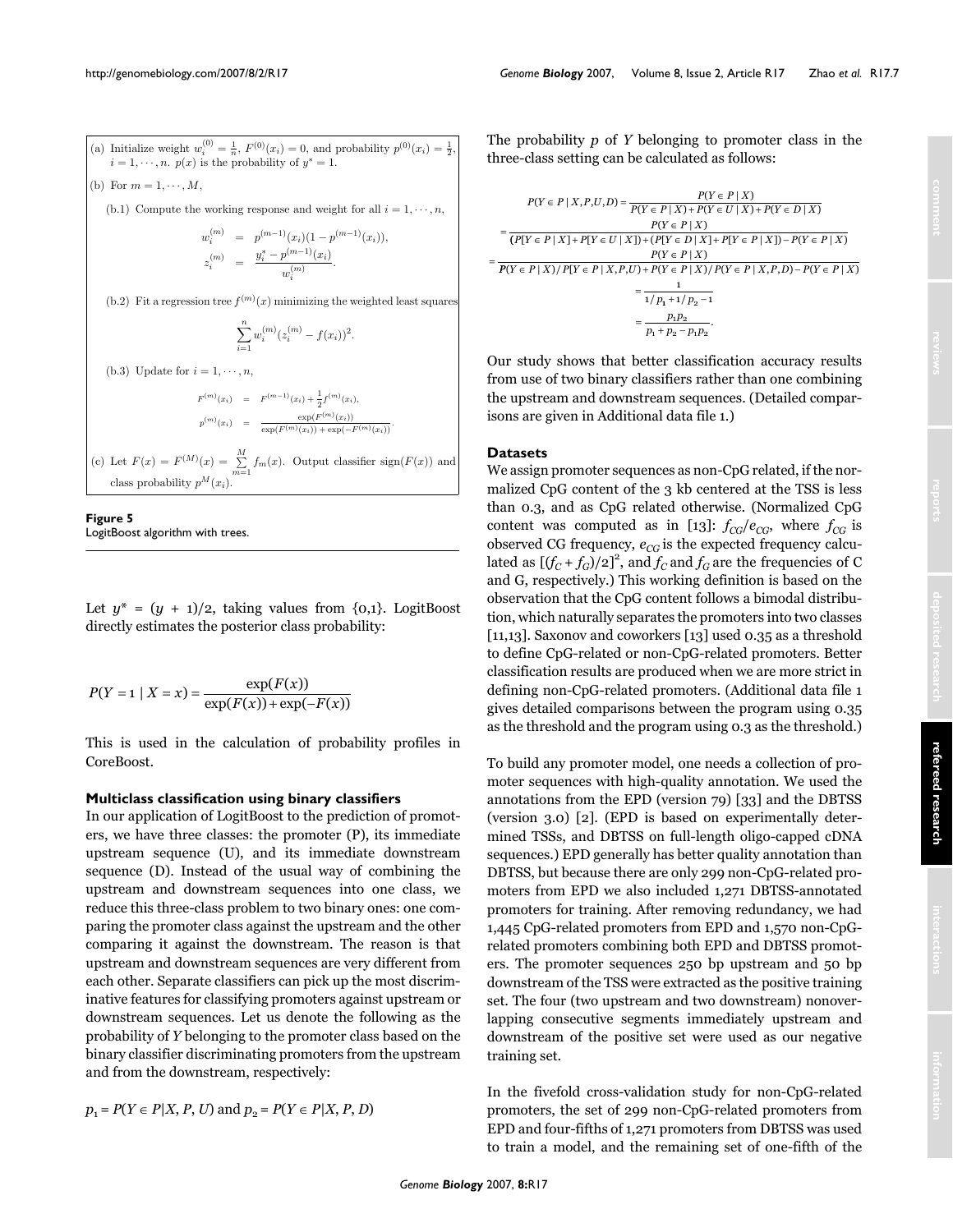sequences of 2.4 kb each, centered at the DBTSS-annotated TSS, was used as test data.

For comparison, we also applied different programs to the sequences extracted from the genome-wide mapping data of promoters obtained from the ChIP-chip technology [4]. Testing the trained model on a separate dataset is important to achieve an unbiased evaluation. Therefore, we kept those sequences 2.4 kb centered at the probes where there was only one DBTSS annotation and no more than one probe in the same sequence. This left us with 85 non-CpG-related and 1,765 CpG-related test sequences of 2.4 kb each.

From CSHL Mammalian Promoter Database (CSHLmpd) [34], we defined the tissue-specific activity of each human promoter based on the tissue information of mRNAs and expressed sequence tags overlapping promoters at the 5' end. We found most housekeeping gene promoters to be CpG related, as expected, whereas promoters active in only a few tissues are more likely to be non-CpG related, consistent with previous reports [26,35]. Among 636 so-called tissue-specific non-CpG-related promoters, 84 are muscle specific. We applied leave-one-out cross-validation to this set of 84 promoters.

## **CoreBoost features**

In this section, we describe the features of CoreBoost in more detail. There are three categories: motif features, including core promoter elements and TFBSs; mechanical properties of promoter DNA; and sequence features from Markovian modeling of promoter sequences and *k*-mer frequencies.

There are 14 features related to core promoter elements. Weight matrices from a previous report [36] were used to calculate the scores of core promoter elements (TATA, Inr, and CCAAT- and GC-box), with the suggested search regions and motif thresholds. For these four elements, pairwise scores were also computed. The score of a pair of core promoter elements is the sum of the scores of each element weighted by the empirical distribution of distances for that pair. Other core promoter elements, such as downstream promoter element, TFIIB recognition element and motif ten element, were searched for in the form of regular expressions [20,37]. A TSS weight matrix was built from the 10 bp segments (-5 to +5 bp) from the training data and was used to score the region from position 246 to 255 of a test segment.

We used 365 vertebrate weight matrices from TRANSFAC [38] to scan DNA sequences with the tool featuretab, which is part of the Comprehensive Regulatory Element Analysis and Discovery (CREAD) suite of sequence analysis tools [39]. The maximal score across a sequence for a TF weight matrix was weighted based on the empirical distribution of positional preference of that TF. The empirical distribution was estimated from the output of MATCH [40] with the thresholds to minimize false positives. The region [-250, +50] was equally

split into six bins. The corresponding multinomial distribution of the locations of TFBS in [-250, +50] within these six bins was also estimated and used to calculate the density feature; the average log likelihood score of the locations of TFBSs for each sequence.

From Figure [1,](#page-2-0) we see that there are two sharp peaks around positions -25 and +1. For each peak of a 10 bp window, a weighted score was calculated with weights from the empirical score distribution. The difference between the weighted score of a peak and the average score of its surroundings, as well as the average score of the promoter region, were also used. To capture the characteristic large-scale shapes of the energy/flexibility profiles around TSSs, we also calculated the correlation between a vector of smoothed energy/flexibility scores of a test sequence and the average energy/flexibility profiles up to 250 bp, 500 bp, and 1300 bp around TSSs. We chose 5, 150, and 500 as the length of smoothing window. There are 14 features in this category.

Homogeneous third order Markov models were estimated from the upstream, promoter, and downstream sequences. The log-likelihood ratios between promoter and upstream, and between promoter and downstream were used as features. The frequencies of 1-mers or 2-mers related to C or G were also calculated. There are six features in this category.

## **CoreBoost web interface**

We have constructed a CoreBoost web interface [41]. It takes an input sequence and chooses either the CpG-related or non-CpG-related program based on the calculated normalized GC score. The program works by sliding a window of 300 bp along the input sequence. Because of the use of large-scale features, the current version requires users to input 1.3 kb flanking sequences together with their interested searching segment. Only the positions 1.3 kb from the start and before the end are searched for putative TSSs. Positions with probability exceeding a prespecified threshold are considered possible candidates. The candidates within 500 bp are clustered and the one with the best score is output as the putative TSS. The default thresholds are set to achieve 0.37 sensitivity and 0.37 PPV for CpG-related promoters, and 0.26 sensitivity and 0.24 PPV for non-CpG-related promoters. Users can also choose to search the negative strand as well, in which case the prediction with the best score within 500 bp on the negative strand is also output.

# **Performance measures**

Sensitivity, PPV, and CC are defined as follows:

Sensitivity = 
$$
\frac{TP}{TP + FN}
$$

$$
PPV = \frac{TP}{TP + FP}
$$

$$
CC = \frac{TP \times TN - FP \times FN}{\sqrt{(TP + FP)(TP + FN)(TN + FP)(TN + FN)}},
$$